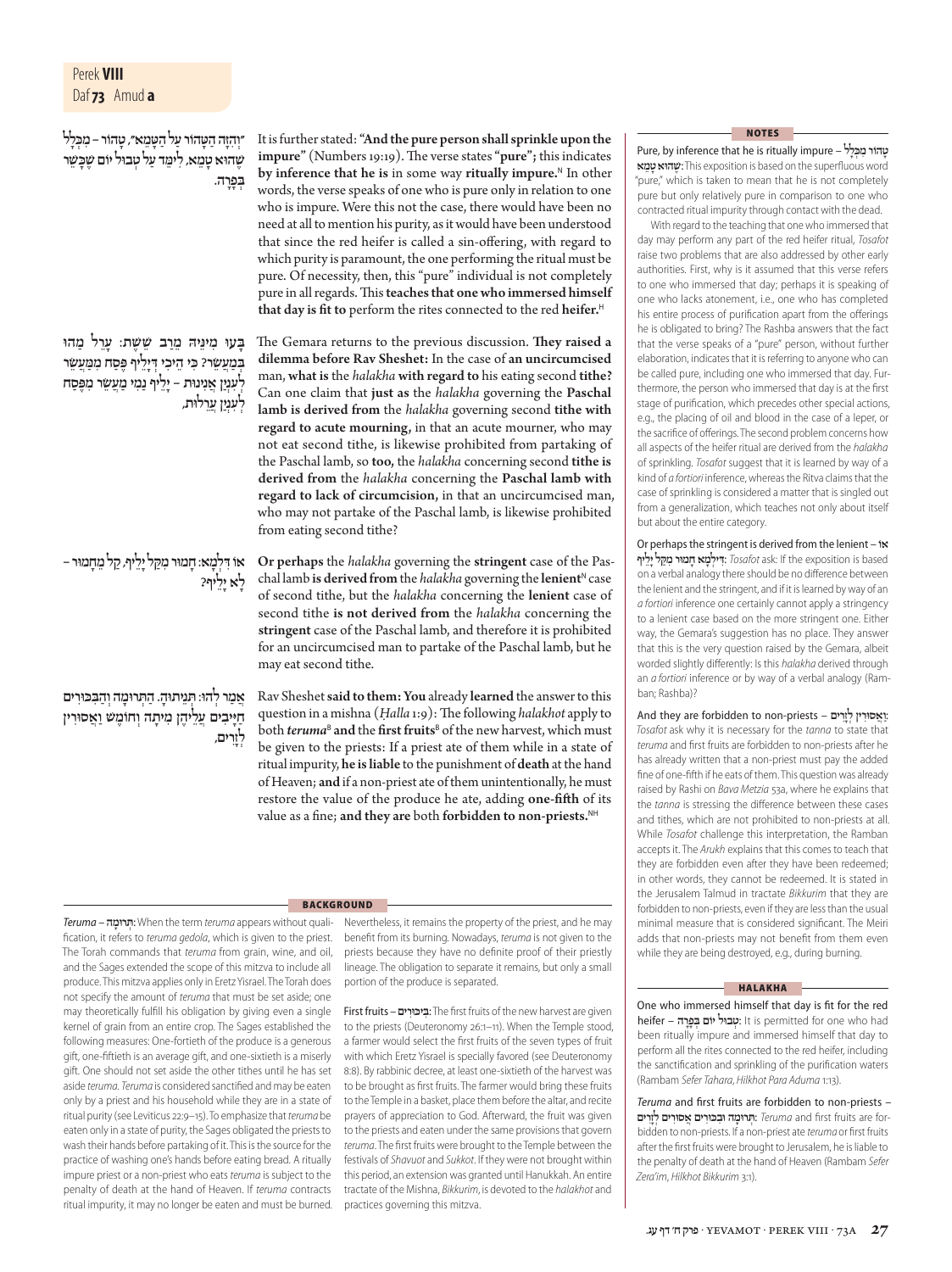| <b>NOTES</b><br>The : יְהֵן נְכָסֵי כֹּהֵן - And they are the property of the priest<br>Ramban explains that it was necessary to emphasize that<br>they are the property of the priest in order to prevent a pos-<br>sible a fortiori inference from second tithe, which the owner<br>is certainly not permitted to use as he sees fit. The difference<br>is that these portions that are given to the priests, although<br>they are consecrated and forbidden to non-priests, neverthe-<br>less belong to the priests themselves, whereas the second<br>tithe is given to the owners from the table of the Most High,<br>i.e., they may consume it as guests at God's table, but it does<br>not belong to them.                                                                                                                                                                                                                                                                                                                                                                                                                                                                                                                                                                                                                                                                                                    | וְהֵן נִכְסֵי כֹּהֶן, וְעוֹלְין בְּאֲחָד וּמֵאֲה,<br>וּטְעוּנִין רְחִיצַת יָדַיִם וְהֶעֱרֵב שֶׁמֶשׁ,<br>הֲרֵי אֵלוּ בִּתְרוּמָה וּבְבִכּוּרִים, מַה<br>שֶׁאֵין כֵּן בְּמַעֲשֶׂר.                                                                                                                | The mishna continues: And they are considered in all regards the<br>private property of the priest <sup>NH</sup> to whom they were given; and<br>they are nullified, i.e., rendered permitted for consumption by<br>non-priests, in a mixture of one hundred and one, <sup>N</sup> when there are<br>at least one hundred parts of permitted food for each part of teruma<br>or first fruits; and they both require washing of the hands before<br>they may be eaten; and if a priest is ritually impure, he may not eat<br>of teruma or first fruits, even after immersion, until after sunset on<br>the day of his immersion. All of these halakhot apply to teruma and<br>first fruits, which is not the case with regard to second tithe. <sup>B</sup>                                                                                                                                                                                                                                                                                                                                                                                                                                                            |
|---------------------------------------------------------------------------------------------------------------------------------------------------------------------------------------------------------------------------------------------------------------------------------------------------------------------------------------------------------------------------------------------------------------------------------------------------------------------------------------------------------------------------------------------------------------------------------------------------------------------------------------------------------------------------------------------------------------------------------------------------------------------------------------------------------------------------------------------------------------------------------------------------------------------------------------------------------------------------------------------------------------------------------------------------------------------------------------------------------------------------------------------------------------------------------------------------------------------------------------------------------------------------------------------------------------------------------------------------------------------------------------------------------------------|-------------------------------------------------------------------------------------------------------------------------------------------------------------------------------------------------------------------------------------------------------------------------------------------------|-----------------------------------------------------------------------------------------------------------------------------------------------------------------------------------------------------------------------------------------------------------------------------------------------------------------------------------------------------------------------------------------------------------------------------------------------------------------------------------------------------------------------------------------------------------------------------------------------------------------------------------------------------------------------------------------------------------------------------------------------------------------------------------------------------------------------------------------------------------------------------------------------------------------------------------------------------------------------------------------------------------------------------------------------------------------------------------------------------------------------------------------------------------------------------------------------------------------------|
| And they are nullified in a mixture of one hundred and<br>one – יָעוֹלִין בְּאֵחֲד וּמֵאַה: Although this <i>halakha</i> is derived her-<br>meneutically from the verses, the conclusion of the Gemara<br>is that this is not a Torah law, as by Torah law all forbidden<br>items are nullified by a simple majority. The tanna, however,<br>also includes in his list differences that are based on rabbinic<br>law (Rashba).<br><b>BACKGROUND</b><br>Second tithe – יִמַעֲשֵׂר When the Temple stood, the sec-<br>ond tithe was set aside after the teruma had been given to<br>the priests and the first tithe had been given to the Levites.<br>Second tithe was separated during the first, second, fourth,<br>and fifth years of the Sabbatical cycle. After the second tithe<br>was set aside, it was brought to Jerusalem to be consumed<br>there by its owner. If the journey to Jerusalem was too long,<br>so that it would be difficult to carry all of the second tithe<br>there, or if the produce became ritually impure, it could be<br>redeemed for an equivalent sum of money. If the owner<br>redeemed his own produce he was required to add one-<br>fifth of its value. This redemption money was brought to<br>Jerusalem, where it could be spent only to purchase food.<br>Nowadays second tithe is separated but may not be eaten.<br>Therefore, it is redeemed, but only for a nominal sum. | וְאִם אִיתָא – נִיתְגֵי: עֲרֵל אָסוּר בַּהֵן,<br>מַה שֶׁאֵין כֵּן בְּמַעֲשָׂר!                                                                                                                                                                                                                  | Rav Sheshet resumes his argument: And if it is so that one who is<br>uncircumcised may eat second tithe, let the tanna also teach: It is<br>prohibited for an uncircumcised man to eat of teruma and first<br>fruits, which is not the case with regard to second tithe.                                                                                                                                                                                                                                                                                                                                                                                                                                                                                                                                                                                                                                                                                                                                                                                                                                                                                                                                              |
|                                                                                                                                                                                                                                                                                                                                                                                                                                                                                                                                                                                                                                                                                                                                                                                                                                                                                                                                                                                                                                                                                                                                                                                                                                                                                                                                                                                                                     | תנא ושייר! ומאי שייר דהאי שייר?                                                                                                                                                                                                                                                                 | The Gemara rejects this argument: This is no proof, as the tanna of<br>the mishna taught only some of the differences between teruma and<br>first fruits on the one hand and second tithe on the other, and he<br>omitted others. The Gemara asks: The mishna is sometimes not<br>exhaustive, but it never omits only one case. What other difference<br>did he omit that you say that he also omitted this difference?                                                                                                                                                                                                                                                                                                                                                                                                                                                                                                                                                                                                                                                                                                                                                                                               |
|                                                                                                                                                                                                                                                                                                                                                                                                                                                                                                                                                                                                                                                                                                                                                                                                                                                                                                                                                                                                                                                                                                                                                                                                                                                                                                                                                                                                                     | שְׁיֵּיר דְּקָא תָּנֵי סֵיפָא: יֵשׁ בִּמַעֲשֶׂר<br>וּבְבִכּוּרִים מַה שֶׁאֵין כֵּן בְּתְרוּמָה:<br>שֶׁהַמַּעֲשֵׂר וְהַבִּכּוּרִים טְעוּנִין הֲבָאַת<br>מָקוֹם, וּטְעוּנִין וִידּוּי, וְאָסוּר לְאוֹנֵן,<br>וְרַבִּי שִׁמְעוֹן מַתִּיר. וְחַיָּיִבִין בְּבִיעוּר,<br>וְרַבִּי שְׁמְעוֹן פּוֹטֵר. | The Gemara answers: He omitted the following, as he teaches in<br>the latter clause of the mishna: There are halakhot that apply to<br>second tithe and first fruits, which is not the case with regard<br>to teruma. As second tithe <sup>H</sup> and first fruits <sup>H</sup> require that they<br>be brought to a particular place, Jerusalem, where they must be<br>eaten, whereas teruma may be consumed in all places; and they both<br>require a declaration, <sup>H</sup> as a declaration must be made on the last<br>day of Passover in the fourth and seventh years of the Sabbatical<br>cycle, stating that one's agricultural obligations with regard to<br>tithes have been fulfilled properly, and so too a declaration must be<br>made when first fruits are brought to the Temple; <sup>H</sup> and they are<br>forbidden to an acute mourner; <sup>H</sup> and Rabbi Shimon permits an<br>acute mourner to partake of first fruits. <sup>H</sup> And they both require<br>eradication <sup>H</sup> before Passover in the fourth and seventh years of the<br>Sabbatical cycle if one failed to bring them beforehand; and Rabbi<br>Shimon exempts first fruits from the obligation of eradication. |
|                                                                                                                                                                                                                                                                                                                                                                                                                                                                                                                                                                                                                                                                                                                                                                                                                                                                                                                                                                                                                                                                                                                                                                                                                                                                                                                                                                                                                     | וְאִילוּ אָסוּר לְבַעֵר מֵהֶן בְּטוּמְאָה                                                                                                                                                                                                                                                       | And yet second tithe and first fruits differ from teruma in that it is<br>prohibited to burn the former and benefit from the burning, even<br>when the produce is in a state of ritual impurity <sup>H</sup> and therefore unfit<br>to be eaten, e.g., one may not burn impure oil for light;                                                                                                                                                                                                                                                                                                                                                                                                                                                                                                                                                                                                                                                                                                                                                                                                                                                                                                                         |
|                                                                                                                                                                                                                                                                                                                                                                                                                                                                                                                                                                                                                                                                                                                                                                                                                                                                                                                                                                                                                                                                                                                                                                                                                                                                                                                                                                                                                     |                                                                                                                                                                                                                                                                                                 | <b>HALAKHA</b>                                                                                                                                                                                                                                                                                                                                                                                                                                                                                                                                                                                                                                                                                                                                                                                                                                                                                                                                                                                                                                                                                                                                                                                                        |

*Teruma* and first fruits are the property of the priest – **מהָרוּ תְּ** and *ĥalla* similarly and ,fruits first and *Teruma* **ְ**:**וַה ִּב ּכּוִרים ִנְכֵסי ּכֵֹהן** the other gifts to the priesthood, belong to the priest. He may therefore use them to purchase property of any kind, or to betroth a woman. A creditor may collect them as payment for his debt, and a wife may take them as payment for her marriage contract (Rambam *Sefer Zera'im*, *Hilkhot Bikkurim* 4:14).

 Second tithe requires that it be brought to a place – **שרֵׂעֲמַ מקוֹםָ אתַבָהֲעוןּ טָ**: Second tithe is eaten by its owner, but only within the walls of Jerusalem (Rambam *Sefer Zera'im*, *Hilkhot Ma'aser Sheni* 2:1).

 First fruits require that they be brought to a place – **ריםִוּכּ בִּ מקוֹםָ אתַבָהֲ ניםִעוּ טְ** : First fruits must be brought to the Temple, and therefore this mitzva can be observed only when the Temple is standing (Rambam *Sefer Zera'im*, *Hilkhot Bikkurim* 2:1, 3:5).

 a is It **ַ**:**מֲעֵׂשר ָט ּעון ִו ּידּוי** – declaration a requires tithe Second positive mitzva to make a declaration before God after one has separated all the agricultural gifts from the produce of his land (Rambam *Sefer Zera'im*, *Hilkhot Ma'aser Sheni* 11:1).

 a is It : **ִּב ּכּוִרים ְט ּעוִנים ִו ּידּוי** – declaration a require fruits First positive mitzva to make a declaration in the Temple when one brings the first fruits there (Rambam *Sefer Zera'im*, *Hilkhot Bikkurim* 3:10).

 Second tithe is forbidden to an acute mourner – **סורּ אָ שרֵׂעֲמַ אוֹנןֵ לְ** : If one eats second tithe in Jerusalem while in acute mourning by Torah law, he has transgressed a Torah prohibition and is liable to receive lashes. If he eats it outside the city, or even inside but when he is an acute mourner by rabbinic law, he receives lashes for rebelliousness that are administered by rabbinic decree (Rambam *Sefer Zera'im*, *Hilkhot Ma'aser Sheni* 3:5).

 First fruits are prohibited to an acute mourner – **ריםִוּכּ בִּ אוֹנןֵ לְ ריםִסוּ אֲ**: An acute mourner may not eat first fruits, in accordance with the opinion of the Rabbis (Rambam *Sefer Zera'im*, *Hilkhot Bikkurim* 3:5).

 Second tithe and first fruits require eradication – **שרֵׂ עֲמַ יעור ּ בִ בְּ ריםִוּכּ בִוּ**: If one has left in his possession second-tithe fruit, fourth-year produce, or first fruits, he is obligated to remove them from his house and throw them into the sea or burn them (Rambam *Sefer Zera'im*, *Hilkhot Ma'aser Sheni* 11:8).

 It is prohibited to burn second tithe in a state of ritual become has that tithe Second **ָ**:**א ּסור ְלַבֲעָרם ְּב ּטו ְמָאה** – impurity ritually impure may not be used even for lighting a lamp (Rambam *Sefer Zera'im*, *Hilkhot Ma'aser Sheni* 3:2).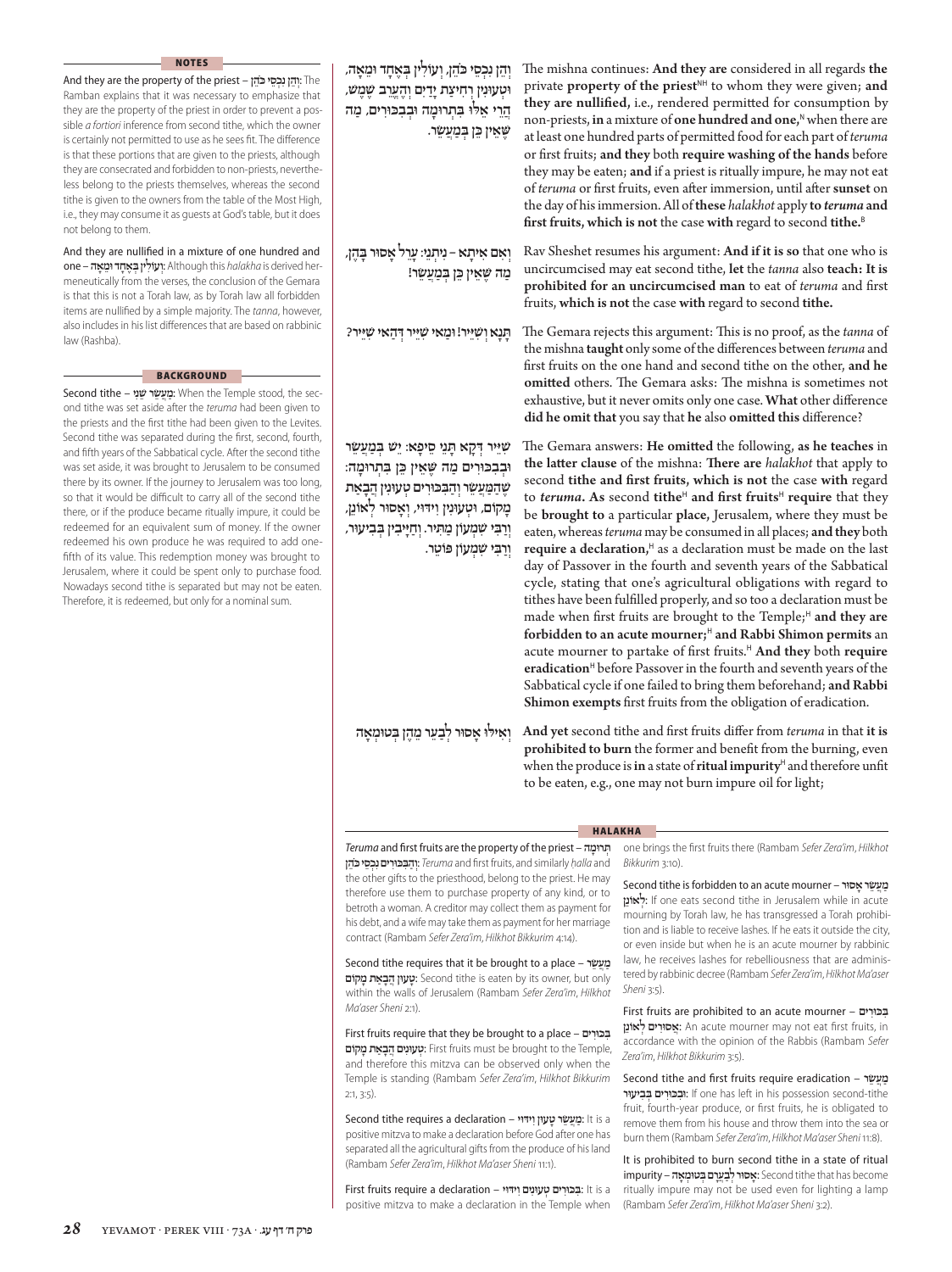| Perek <b>VIII</b> |               |
|-------------------|---------------|
|                   | Daf 73 Amud b |

**ְו ְאוֹכָלן ְּב ּטו ְמַאת ַע ְצָמן ֶלוֹקה, ַמה ֶּׁשֵאין ּכן ִּב ְת ּרוָמה – ָלא ָקָתֵני, ַאְלָמא: ָּתֵני ֵ ְו ׁ ִשֵיּיר.**

**ַ״וֲא ּסוִרין ְל ֵאוֹנן ְוַרִּבי ׁ ִש ְמעוֹן ַמ ִּתיר״, ְמָנא ְל ּהו? ִ ּד ְכ ִתיב ״לֹא ּתּוַכל ֶלֱאכוֹל ִּבׁ ְשָעֶר ָיך ַמ ְע ַׂשרְ ּדָגְנָך ְו ִתירֹ ְשָך ְוִי ְצָהֶרָך״ וגו׳ ּ״ו ְת ּרוַמתָיֶדָך״ַוֲאַמר ָמר: ְּ״ת ּרוַמת ָיֶדָך״ ֵא ּלּו ִּב ּכּוִרים, ְו ִא ְיתַק ׁש ִּב ּכּוִרים ְלַמֲע ֵׂשר: ַמה ַּמֲע ֵׂשר ָא ּסור ְל ֵאוֹנן, ַאף ִּב ּכּוִרים ָא ּסור ְל ֵאוֹנן.** 

**ְוַרִּבי ׁ ִשְמעוֹן: ְּ״ת ּרוָמה״ָקֵר ְינ ּהוַרֲחָמָנא, ַמה ְּת ּרוָמה ּמו ֶּתֶרת ְל ֵאוֹנן, ַאף ִּב ּכּוִרים ּמו ָּתר ְל ֵאוֹנן.** 

**ְ״וַחָיּ ִיבין ְּב ִב ּ יעור, ְוַרִּבי ׁ ִשְמעוֹן ּפ ֵוֹטר״ – ָמר ַמ ִּק ׁיש, ּוָמרָלא ַמ ִּק ׁיש.**

**ְ״וָא ּסור ְלַבֵער ֵמֶהן ְּב ּטו ְמָאה, ְו ְאוֹכָלן ְּב ּטו ְמַאת ַע ְצָמן ֶלוֹקה״ ְמָנַלן? ְ ּדַתְנָיא, ַרִּבי ׁ ִש ְמעוֹן ֵאוֹמר: ״לֹא ִבַעְרִּתי ִמ ֶּמּנּו ְּבָטֵמא״ – ֵּבין ֶׁשֲאִני ָטֵמא ְו ּהוא ָטהוֹר, ֵּבין ֶׁשֲאִני ָטהוֹרְו ּהוא ָטֵמא.** 

**and one who eats them when they themselves,** the second tithe and first fruits, are ritually impure<sup>H</sup> is flogged, even though he himself is ritually pure, **which is not** the case **with** regard to teruma; and these differences the *tanna* does not teach. Apparently, the *tanna* of the mishna **taught** certain differences between the cases and omitted others. Therefore, the omission of the *halakha* governing an uncircumcised man does not prove that it is permitted for him to eat second tithe.

§ Having cited the mishna, the Gemara proceeds to discuss it. It was taught in the *baraita* that second tithe and first fruits are **forbidden to an acute mourner; and Rabbi Shimon permits** an acute mourner to partake of first fruits. The Gemara asks: From where do the Rabbis derive that first fruits are forbidden to one who is in acute mourning? As it is written: "You may not eat **within your gates the tithe of your grain, or of your wine, or of**  your oil ... nor the offering of your hand" (Deuteronomy 12:17), and the Master said: "The offering [teruma] of your hand," **these are** the **fi rst fruits. And fi rst fruits are juxtaposed** in this verse to second tithe:<sup>N</sup> Just as the second tithe is forbidden to **an acute mourner, so too, fi rst fruits** are **forbidden to an acute mourner.**<sup>H</sup>

**And Rabbi Shimon** counters that since **the Merciful One calls**  fi rst fruits **"***teruma***,"** the *halakha* governing them is similar to that which governs *teruma*: **Just as** *teruma* **is permitt ed to an acute mourner,**<sup>H</sup>**so too, fi rst fruits** are **permitt ed to an acute mourner.**

The *baraita* continues: And both second tithe and first fruits **require eradication** before Passover in the fourth and seventh years of the Sabbatical cycle; and Rabbi Shimon exempts first fruits from the obligation of eradication. **One Sage,** the Rabbis, juxtaposes first fruits to second tithe: Just as second tithe is subject to eradication, so too are first fruits. And one Sage, Rabbi Shimon, **does not juxtapose**<sup>N</sup> the two *halakhot* and derive one from the other.

It was stated above that **it is prohibited to burn** second tithe and first fruits even when they are in a state of ritual impurity, and that **one who eats them when they themselves,** the second tithe and first fruits, are ritually impure is flogged, even though he himself is ritually pure. **From where do we** derive these *halakhot*? As it is taught in a *baraita*: Rabbi Shimon says: The verse with regard to the confession of tithes states: **"I did not consume of it**  while impure" (Deuteronomy 26:14), a general statement that means **whether I,** the one who ate it, was **ritually impure, and**  the tithe **was ritually pure,** or **whether I was ritually pure and**  the tithe **was ritually impure.** Regardless, the tithe may not be consumed through burning or eating in a state of impurity.

## **NOTES**

 $A$ nd first fruits are iuxtaposed to second tithe – **ואתקשׁ בּבּוּרים שרֵׂעֲמַלְ** : Some ask: In accordance with the rule that there cannot be half an analogy, and therefore the inferences drawn by way of an analogy must be bilateral, why aren't the *halakhot*  of first fruits likewise applied to tithes? The answer given is that the *halakhot* governing first fruits are derived primarily from *teruma*, as the Torah calls them "the offering [*teruma*] of your hand." Consequently, since several exclusions appear with regard to *teruma*, e.g., "And they shall die through it when they profane it" (Leviticus 22:9), the word "it" emphasizing that this punishment applies only to "it" and no other case, and since

it says about ritual impurity: "Its impurity is upon it" (Numbers 19:13), the stringencies of tithe are applied to first fruits but the stringencies of first fruits are not in force for second tithe as well (*Tosefot Yeshanim*; Ritva).

 And one Sage does not juxtapose – **ישׁ קִּ מַ לאָ מרָוּ**: *Tosafot Yeshanim* elaborate on the point made by *Tosafot* that according to Rabbi Shimon first fruits are like *teruma* in all respects. The two differ only with respect to the *halakhot* governing first fruits that are explicitly stated in the Torah, but other *halakhot*  of first fruits that do not apply to *teruma* are not derived by way of analogy or the like.

#### **HALAKHA**

 One **ַ**:**מֲעֵׂשר ְּב ּטו ְמַאת ַע ְצמוֹ** – impure ritually itself is that Tithe who eats second tithe in a state of ritual impurity is liable to receive lashes, whether he is impure and the tithe is pure or he is pure and the tithe is impure (Rambam *Sefer Zera'im*, *Hilkhot Ma'aser Sheni* 3:1).

 First fruits for an acute mourner – **אוֹנןֵ לְ ריםִוּכּ בִּ** : An acute mourner is prohibited from eating first fruits, in accordance with the unattributed view in the mishna, against the lone dissenting view of Rabbi Shimon (Rambam *Sefer Zera'im*, *Hilkhot Bikkurim* 3:5).

*Teruma* for an acute mourner – **אוֹנןֵ לְ מהָרוּ תְּ** : It is permitted for an acute mourner to partake of *teruma* (Rambam *Sefer Tahara*, *Hilkhot Avot HaTuma* 12:15).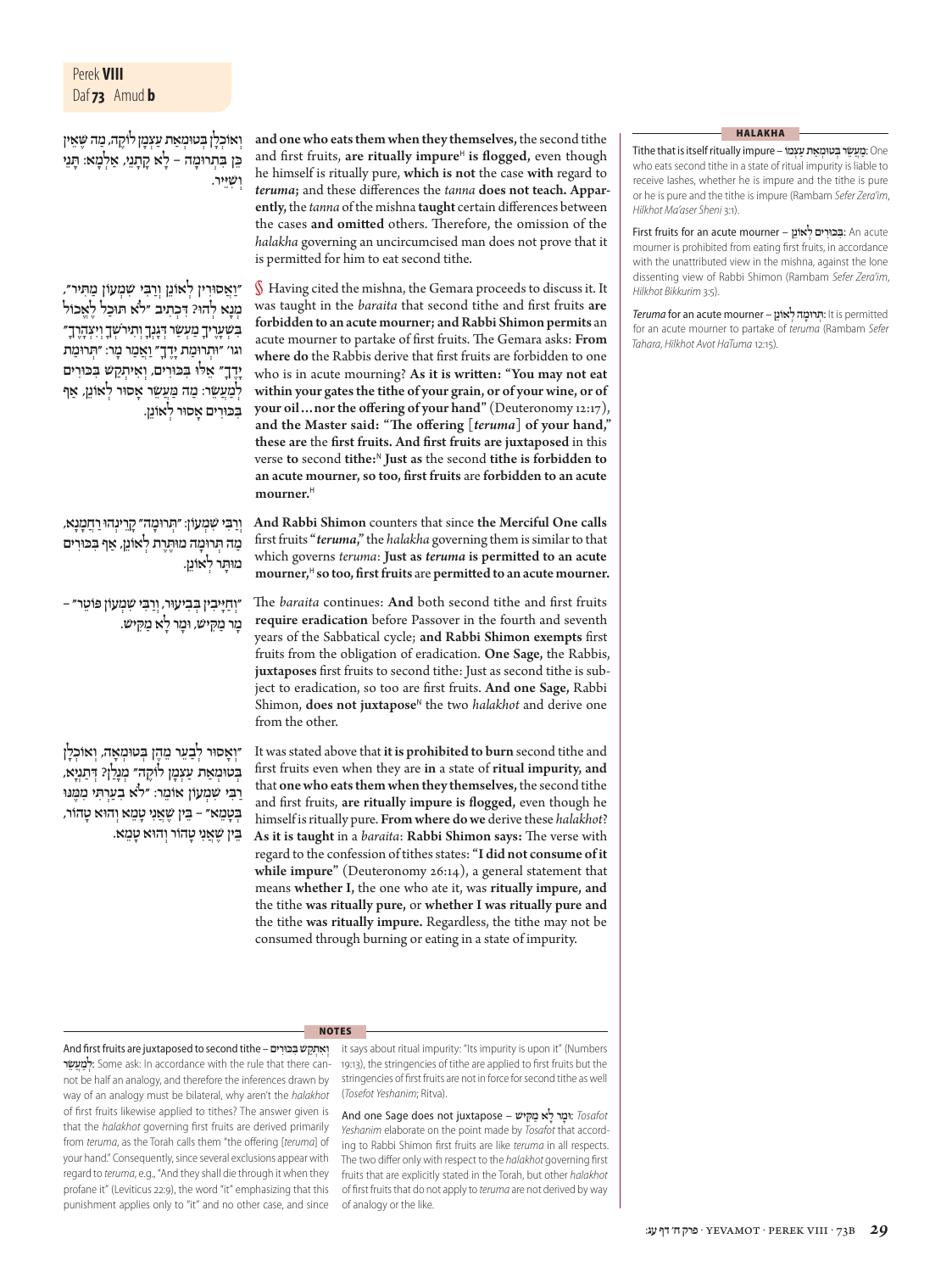## **NOTES**

 And where one is warned against eating it – **הרָזְמוּ יכאָ הֵוְ ילתוָֹ כִ אֲ עלַ**: The question has been raised: Why can't the verse that states: "And I did not consume of it while impure" (Deuteronomy 26:14), which is clearly referring to eating second tithe in a state of ritual impurity, be understood as a warning, i.e., a source for the prohibition? The Rosh explains that this is not stated in the form of a command but merely as part of a narrative account. Therefore, although it is evident from the declaration that eating in a state of impurity is prohibited, this verse cannot serve as a source for that prohibition.

## **HALAKHA**

 Burning *teruma* that became ritually impure – **יעור ּ בִּ מאֵטָבְּ מהָרוּ תְּ** : *Teruma* is the property of priests, whether it is ritually pure or impure. If it is impure it must be burned, and the priest may derive benefit from it while it is burning. For example, he may light a lamp with ritually impure *teruma* oil (Rambam *Sefer Zera'im*, *Hilkhot Terumot* 2:14).

**ְוֵה ָיכא ּמוְזָהר ַעל ֲא ִכ ָילתוֹ ֵא ִיני ֵ יוֹדע. ּכ ִתיב ֵּב ּיה: ֶ״נֶפׁש ּטו ְמַאת ַה ּגּוף ְּבֶהְדָיא ְ ֲאֶׁשר ִּתַּגע ּבוֹ ְוָט ְמָאה ַעד ָהָעֶרב ְולֹא יֹ ַאכל ּכי ִאםָרַחץ ְּב ָׂשרוֹ ַּב ָּמִים״! ִמן ַהֳּקָד ׁ ִשים ִ**

**ָה ִכי ָק ִמ ָּיבֲעָיא ֵל ּיה: ּטו ְמַאת ַע ְצמוֹ ִמַּנִין? ַּתְל ּמוד ַלוֹמר ״לֹא ּתּוַכל ֶלֱאכוֹל ִּבׁ ְשָעֶר ָיך ַמ ְע ַׂשר ְ ּדָגְנָך״ ּוְלַהָּלן ּהוא ֵאוֹמר ִּ״בׁ ְשָעֶר ָיך ּכ ּצְ ִבי ּתֹ ֲאכֶל ּנּו ַה ָּטֵמא ְוַה ָּטהוֹר ַי ְחָּדו ַ ְוָכַאָיּל״, ְוָתָנא ְ ּדֵבי ַרִּבי ִיׁ ְשָמֵעאל: ֲא ִפ ּילּו ָטֵמא ְוָטהוֹר ְאוֹכ ִלין ַעל ׁשּו ְלָחן ֶאָחד ִּב ְקָעָרה ַאַחת – ְוֵא ָינן ׁ ְ חוֹשׁ ִשין. ְוָקָאַמר ַרֲחָמָנא: ַה ּהוא ְ ּדָא ְמִרי ָל ְך ָהָתם ִּ״בׁ ְשָעֶר ָיך ּתֹ ֲאכֶלּנּו״ – ָהָכא ָלא ֵּת ּ יכול.**

**ּכן ִּב ְת ּרוָמה״, ְמָנא ָלן? ָאַמר ַ״מה ֶּׁשֵאין ֵ ַרִּבי ַאָּב ּהו ָאַמרַרִּבי ָ יוֹחָנן: ְ ּדָאַמר ְקָרא ״לֹא ִבַעְרִּתי ִמ ֶּמּנּו ְּבָטֵמא״, ִ״מ ֶּמּנּו״ ִאי ַא ָּתה ַמ ְב ִעיר, ֲאָבל ַא ָּתה ַמ ְב ִעיר ֶׁשֶמן ֶׁשל ּנְטָמא. ְּת ּרוָמה ֶׁשִ**

**ְוֵא ָימא: ִ״מ ֶּמּנּו״ ִאי ַא ָּתה ַמ ְב ִעיר, ֲאָבל ּנְטָמא! ָלאו ַא ָּתה ַמ ְב ִעיר ֶׁשֶמן ֶׁשל קֶֹד ׁש ֶׁשִ ַקלָו ֶחוֹמר ּהוא?! ּוַמה ַּמֲע ֵׂשר ַהַּקל ָא ְמָרה ּתָוֹרה ״לֹא ִבַעְרִּתי ִמ ֶּמּנּו ְּבָטֵמא״, קֶֹד ׁש ּכן?! ּכל ֶׁשֵ ָח ּמור לֹא ָ**

**ִאי ָה ִכי ְּת ּרוָמה ַנ ִמי ַקל ָו ֶחוֹמר ּהוא! ָהא ּכ ִתיב ִ״מ ֶּמּנּו״. ְ**

**ּוָמהָרִא ָית? ִמ ְס ַּת ְּבָרא: קֶֹד ׁשָלא ְמַמֵע ְיטָנא, ּכן פנקעכ״ס: ֶׁשֵ**

The tanna adds: And where one is actually warned against eating second tithe<sup>N</sup> in a state of impurity, this I do not know. Although it is obvious from the verse that this is prohibited, the source for the prohibition is unclear. The Gemara is puzzled by this last statement: The prohibition against eating second tithe when one is in a state of**ritual impurity of the body** is **explicitly writt en,** as it is stated with regard to the ritual impurity imparted by a creeping animal: **"Th e soul that touches it shall be impure until the evening, and he shall not eat from the holy things**  unless he has washed his flesh in water" (Leviticus 22:6). This is referring to second tithe, as will be explained later  $(74b)$ .

The Gemara explains: Rather, this is the dilemma he is raising: **From where** is it derived that one may not eat it when the tithe **itself** is in a state of**ritual impurity? Th e verse states: "You may not eat within your gates the tithe of your grain"** (Deuteronomy 12:17), and later it states with regard to offerings that have been disqualified: "You shall eat it within your gates, the **impure and the pure alike, as the gazelle and as the hart"**  (Deuteronomy 15:22). And a Sage of the school of Rabbi Yish**mael taught: Even a ritually impure and a ritually pure** person **may eat** together **on one table** and **out of one bowl without**  concern. And the Merciful One states: That which I said to you there, with regard to disqualified offerings: "You shall **eat it within your gates,"** means regardless of whether it is the individual or the meat that is impure; but **here,** with regard to second tithe, **you may not eat** it in that state. From here it is derived that one may not eat second tithe when the tithe itself is ritually impure.

It was stated above that one is prohibited from burning second tithe and first fruits even when they are ritually impure, which is not the case with regard to *teruma*. The Gemara asks: From **where do we** derive that this *halakha* does not apply to *teruma*? **Rabbi Abbahu said** that **Rabbi Yoĥanan said: As the verse**  with regard to the declaration of tithes **states: "I did not consume of it while impure"** (Deuteronomy 26:14), and the words "of it" teach that **of it,** i.e., tithe, **you may not burn** when it is impure, **but you may burn** and derive benefit from **the oil of**  *teruma* **that has become ritually impure.**<sup>H</sup>

The Gemara asks: But say perhaps as follows: Of it you may not **burn, but you may burn** and derive benefit from **consecrated**  oil that became ritually impure. The Gemara refutes this suggestion: Th at possibility is unacceptable. Is it **not an** *a fortiori* inference? **If** with regard to **the tithe, which is lenient, the Torah said: "I did not burn of it while impure,"** then with regard to **consecrated** oil, **which is** more **stringent,** is it **not all the more so** prohibited to burn them while ritually impure?

The Gemara retorts: If so, then with regard to *teruma* as well, say that **it is an** *a fortiori* inference, as *teruma* is certainly more sacred than tithes. If it is prohibited to benefit from second tithe while it is burning, all the more so would it be prohibited to benefit from *teruma* while it is burning. The Gemara answers: **Isn't it written "of it"? From there it is derived that there is an** item excluded from the prohibition against burning in a state of ritual impurity.

The Gemara asks: And what did you see that led you to conclude that "of it" comes to exclude *teruma*? Perhaps it comes to exclude consecrated items. The Gemara replies: It is reasonable that **I do not exclude consecrated items** from the prohibition against benefiting from their burning, as with regard to consecrated items there are many stringent elements. Their Hebrew acronym is *peh***,** *nun***,** *kuf***,** *ayin***,** *kaf***,** *samekh***,** which is a mnemonic for the following stringencies that apply to consecrated items and not to *teruma*: